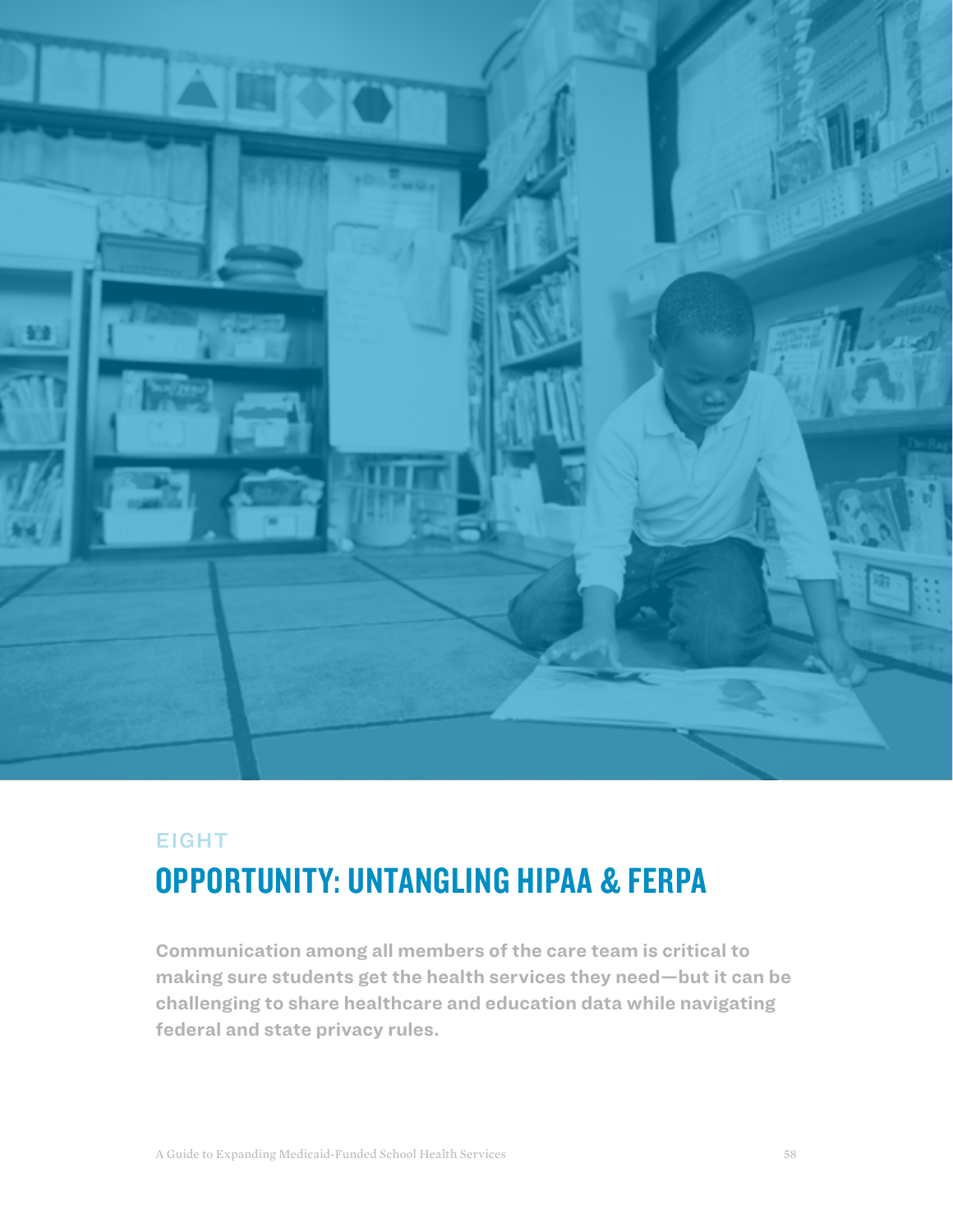### **Understanding Federal Law**

The Family Educational Rights and Privacy Act (FERPA) and the Health Insurance Portability and Accountability Act (HIPAA) Privacy Rule are the key federal laws that protect the privacy of education records and healthcare information and limit how that information can be shared. It is important to note that in addition to federal laws, there are also state laws that impact data sharing, some of which may include more specific or more stringent data privacy and confidentiality rules.

FERPA applies to all elementary, secondary and post-secondary schools that receive funding from the U.S. Department of Education. It covers the "education record" and any personally identifiable information that could be used to identify a student. This includes student health records, such as immunization records, maintained by the school or school nurse. The information cannot be disclosed under FERPA without written consent from a parent or student age 18 or older, except in certain emergency situations.

A school may disclose "directory information"—such as a student's name, date of birth and grade level—without consent. If a school-based health program is funded, administered or operated by the school, the health records are considered "education records" and are covered by FERPA. This would include providers hired by the school district with grant funds, possibly from a foundation or government agency.

HIPAA applies to most healthcare providers and covers information relating to an individual's past, present or future physical or mental condition. The broad range of providers subject to HIPAA includes physicians, clinical social workers, and mental health practitioners, as well as hospitals and clinics.

Like FERPA, HIPAA also requires written consent from parents or students age 18 or older for disclosure of information, with some exceptions. If a school-based health program is funded, administered or operated by an external, non-education agency or healthcare system (e.g., a school-based health center), then HIPAA applies.

FERPA and HIPAA can never apply to the same information at the same time, because health information that is held in education records is specifically excluded under HIPAA.

#### **Resources to Help Untangle HIPAA and FERPA**

Understanding whether your school health program is covered by HIPAA or FERPA is important because: 1) it puts in place different paperwork and reporting requirements for sharing student health data with others on the care team; 2) means different things in terms of parental or student consent to share information; and 3) requires different protocols for sharing and transmitting information.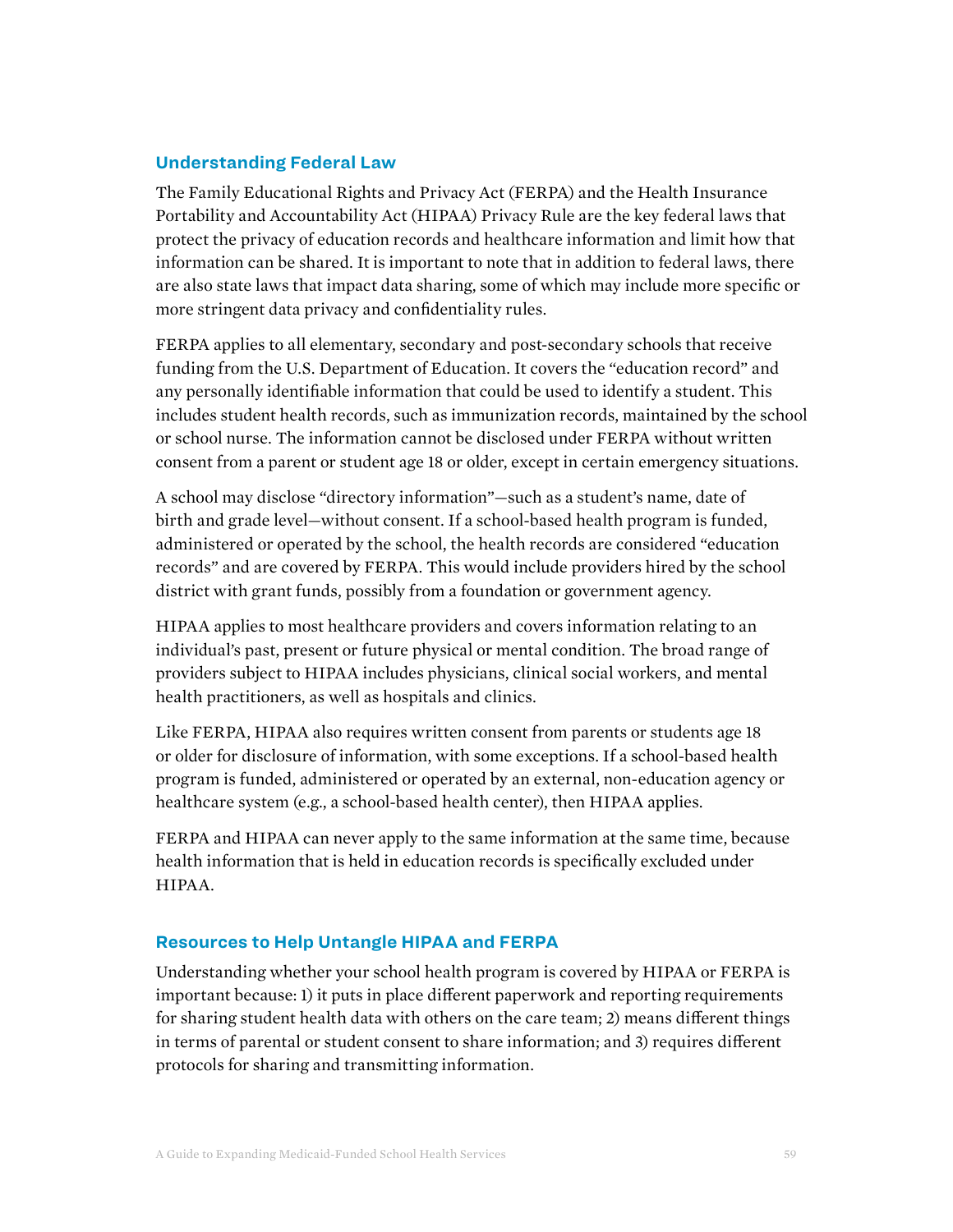# DATA SHARING IN D.C.: A CASE STUDY

An innovative data-sharing agreement in Washington, D.C., is helping health and education leaders identify student health needs—and make sure those needs are met. The agreement has improved coordination and delivery of services among the city's schools, the public health department and the Medicaid agency.

Each agency holds critical student health data and has an important incentive to ensure that students receive health services:

- · D.C. Public Schools has an institutional requirement to collect health information, including oral health information, for each enrolled student; the forms collected help schools plan for the medical needs of students. D.C. Public Schools also holds student enrollment data.
- · The Department of Health requires that all students complete school health forms and have required immunizations to enroll in school, which means each student must go to their primary care provider for a well-child visit and dentist for a dental exam within the year.
- · The Department of Health Care Finance (the District's Medicaid agency) is required to document that the city's Medicaid-enrolled students receive appropriate healthcare services; it also has data showing what services were paid for and to what managed care organization the student is assigned.

When pieced together, the data identify the schools with high Medicaid populations, with high unmet need, and where students are not receiving annual well-child or dental visits. Together, the agencies developed a Memorandum of Agreement (MOA) that allows them to share data in a way that helps them target outreach and resources to schools and students with the greatest unmet needs.

–From [Sharing Data to Meet Student Health Needs](https://healthyschoolscampaign.org/policy/sharing-data-meet-student-health-needs-washington-d-c/) in Washington, D.C., published by Healthy Schools Campaign

Untangling HIPAA and FERPA is critically important to building an effective schoolbased health system—but it can be extremely technical. It is important to include representatives from the state education agency, state Medicaid agency and an LEA's legal counsel when figuring out what needs to happen for parental consent, or when building out new data-sharing arrangements. Including counsel from the beginning will help identify the legal complexities—and provide real solutions.